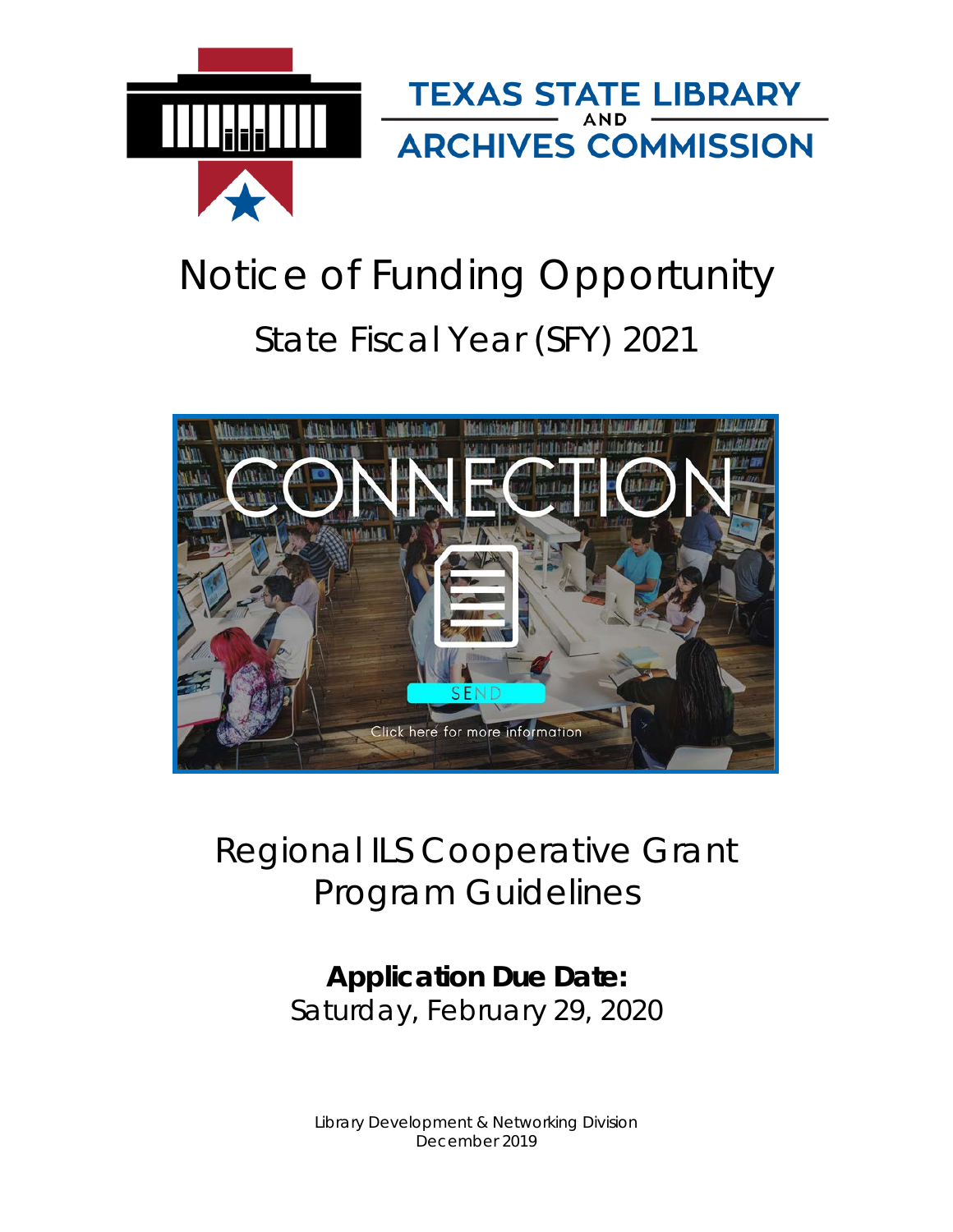## *Table of Contents*

**Comments regarding the programs and services of the Texas State Library and Archives Commission can be addressed to: Director and Librarian** P. O. Box 12927 Austin, Texas 78711-2927 512-463-5460 512-463-5436 fax

*Cover photo: Courtesy of Bigstock Photo.*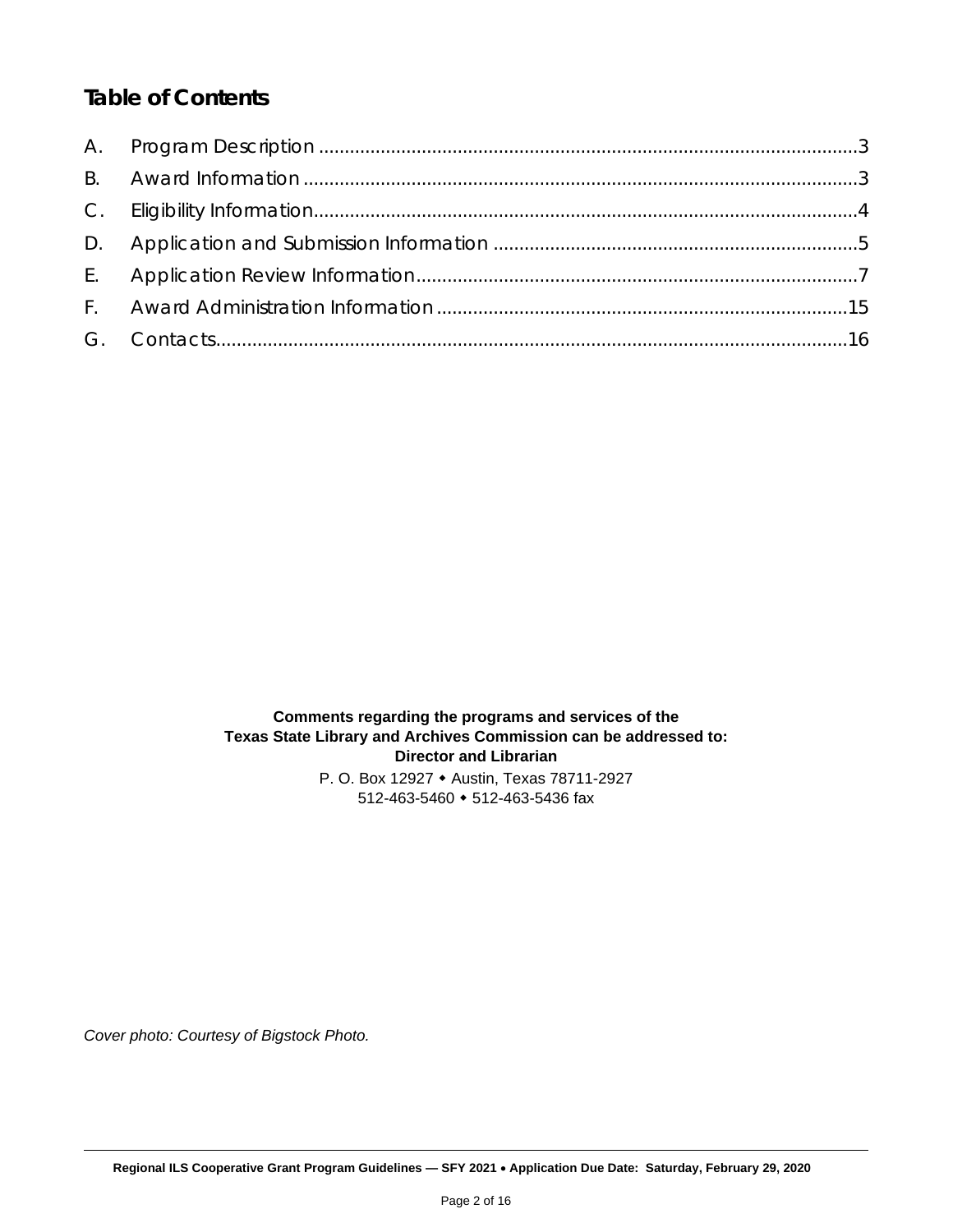### <span id="page-2-0"></span>**A. Program Description**

#### **Goals and Purposes – 13 Texas Administrative Code (TAC) §2.310**

This grant program provides funds for programs that establish or enhance cooperative services among libraries that are members of the TexShare Library Consortium or the Texas Library System, or these libraries and community organizations. Programs must emphasize improved services by the participating entities to their customers and be designed as a multi-year cooperative program.

In FY 2021, this grant award will consider only proposals that provide electronic and other linkages between and among all types of libraries. Specifically, we urge applications for new projects seeking to establish shared integrated library systems (ILS) between multiple library jurisdictions.

The programs must also address state needs and goals as identified in the 2018-2022 LSTA 5-Year Plan [\(https://www.tsl.texas.gov/sites/default/files/public/tslac/ld/pubs/lstaplan/LSTA 2018-2022-final plan](https://www.tsl.texas.gov/sites/default/files/public/tslac/ld/pubs/lstaplan/LSTA%202018-2022-final%20plan%20FINAL.pdf)  [FINAL.pdf\)](https://www.tsl.texas.gov/sites/default/files/public/tslac/ld/pubs/lstaplan/LSTA%202018-2022-final%20plan%20FINAL.pdf).

*Needs*

- All Texans and Texas communities need access to Internet-connected resources and services and support to use the resources and services to meet individual and community needs.
- Texans of all ages need access to resources and services that promote and enhance literacy and further formal and informal learning.

*Goals*

- Texans will have access to shared library resources to meet their educational and informational needs.
- Texans and Texas communities will have access to Internet-connected resources and services through Texas libraries to meet community and personal goals and the support needed to use the resources and services successfully.

The purpose is not for collection development or other activities primarily focused on the acquisition of library materials or resources, or digitization projects.

### <span id="page-2-1"></span>**B. Award Information**

Approximately \$150,000 is expected to be available, subject to approval by the Texas State Library and Archives Commission and the availability of funds. Funding is provided by the U.S. Institute of Museum and Library Services (IMLS) as a subaward of IMLS' Grants to States program under the Library Services and Technology Act.

Federal Award Identification Number (FAIN): LS-00-20-0044-20

Catalog of Federal Domestic Assistance (CFDA) Number: 45.310 Grants to States

#### **Maximum Award**

Applications of all sizes are encouraged. While the request may be part of a larger program, awards will not exceed \$75,000.

#### **Length of Funding**

Funding will be for one state fiscal year (September 1, 2020–August 31, 2021). Successful applicants are eligible to apply for grant funds for the two years following the initial grant period for a total of three consecutive years of funding.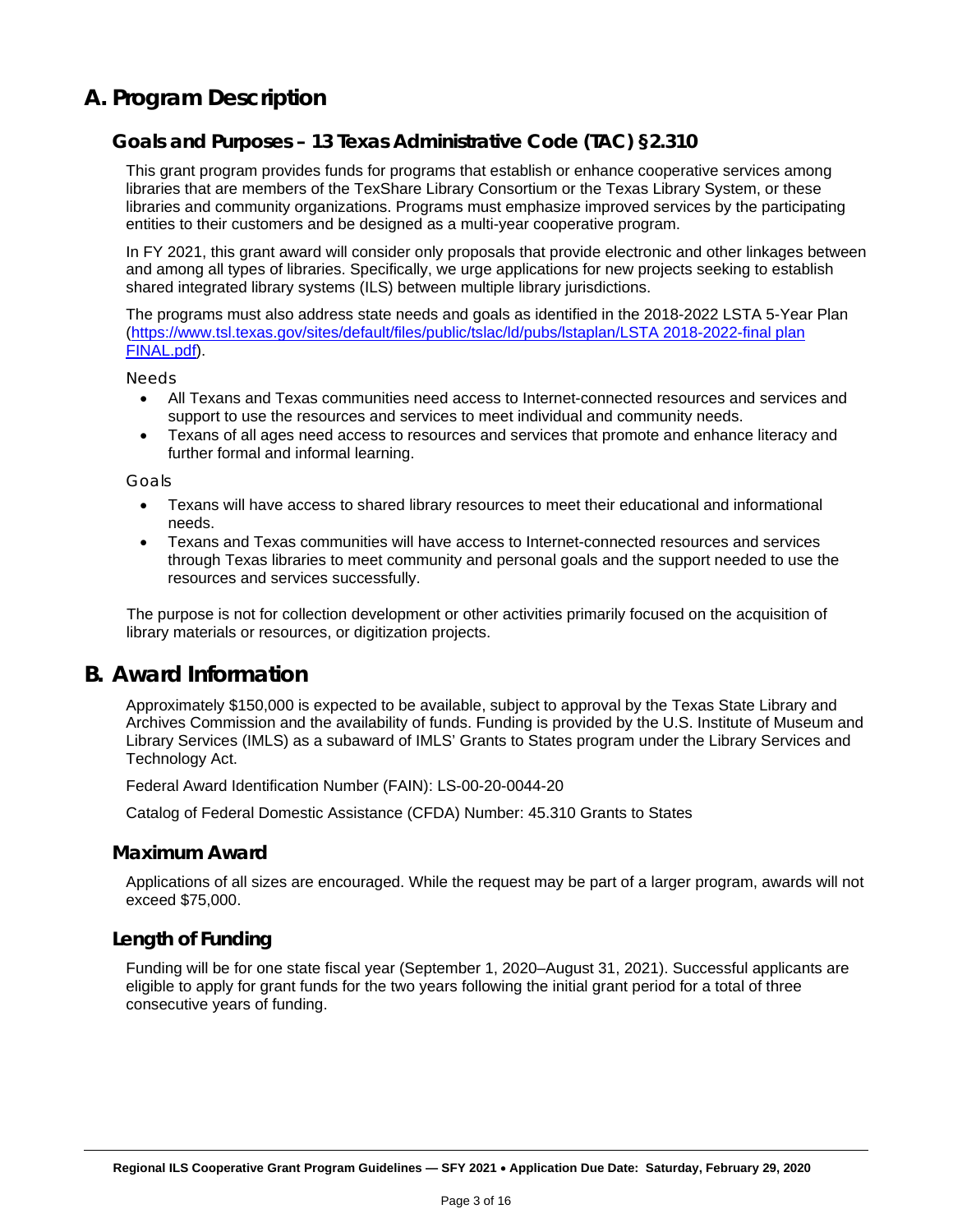## <span id="page-3-0"></span>**C. Eligibility Information**

Through their governing authority, accredited public libraries, local public library systems, libraries that are members of the TexShare Library Consortium, or non-profit organizations that are applying on behalf of accredited libraries and/or TexShare members, are eligible to apply for funds. Public library applicants must be accredited by the Texas State Library and Archives Commission for the fiscal year in which the grant contracts are issued.

There is no requirement for cost sharing, matching funds, or cost participation with this grant program.

Applicants may only submit one application for consideration under the Regional ILS Cooperative Grant program per funding cycle.

Successful applicants may be eligible to apply for grant funds for the two years following the initial grant year depending on funding availability. The second and third applications will be evaluated with the same criteria as new applications. No applicant will be eligible for a fourth year of funding for the same project.

#### **Eligible Expenses**

This grant program may fund costs for staff, equipment\*\*, capital expenditures, supplies, professional services, and other typical operating expenses, as permitted by 13 TAC §2.116 (Uniform Grants Management Standards). The grant may also cover indirect costs as permitted in 2 CFR 200.

The purpose of this grant is *not* for collection development or other activities primarily focused on the acquisition of library materials or resources, or digitization projects, except as noted in the grant guidelines.

*\*\* Equipment costing \$5,000 or more per unit will require approval from IMLS before purchase.*

#### **Ineligible Expenses**

This grant program will NOT fund the following costs:

- a. Building construction, renovation, or repair, including fixtures and services
- b. Food, beverages, or food delivery equipment or services
- c. Awards, honoraria, prizes, or gifts
- d. Equipment or technology not specifically needed to carry out the goals of the grant
- e. Transportation/travel for participants or non-grant funded personnel
- f. Databases currently offered or similar to ones offered by the agency (i.e., a magazine index database may not be purchased if a comparable one is provided by the agency)
- g. Collection development purchases not targeted directly to the grant goals nor integral to the service program
- h. Advertising or public relations costs not directly related to promoting awareness of grant-funded activities
- i. Performers or presenters whose purpose is to entertain rather than to educate
- j. Other expenses as excluded in the guidelines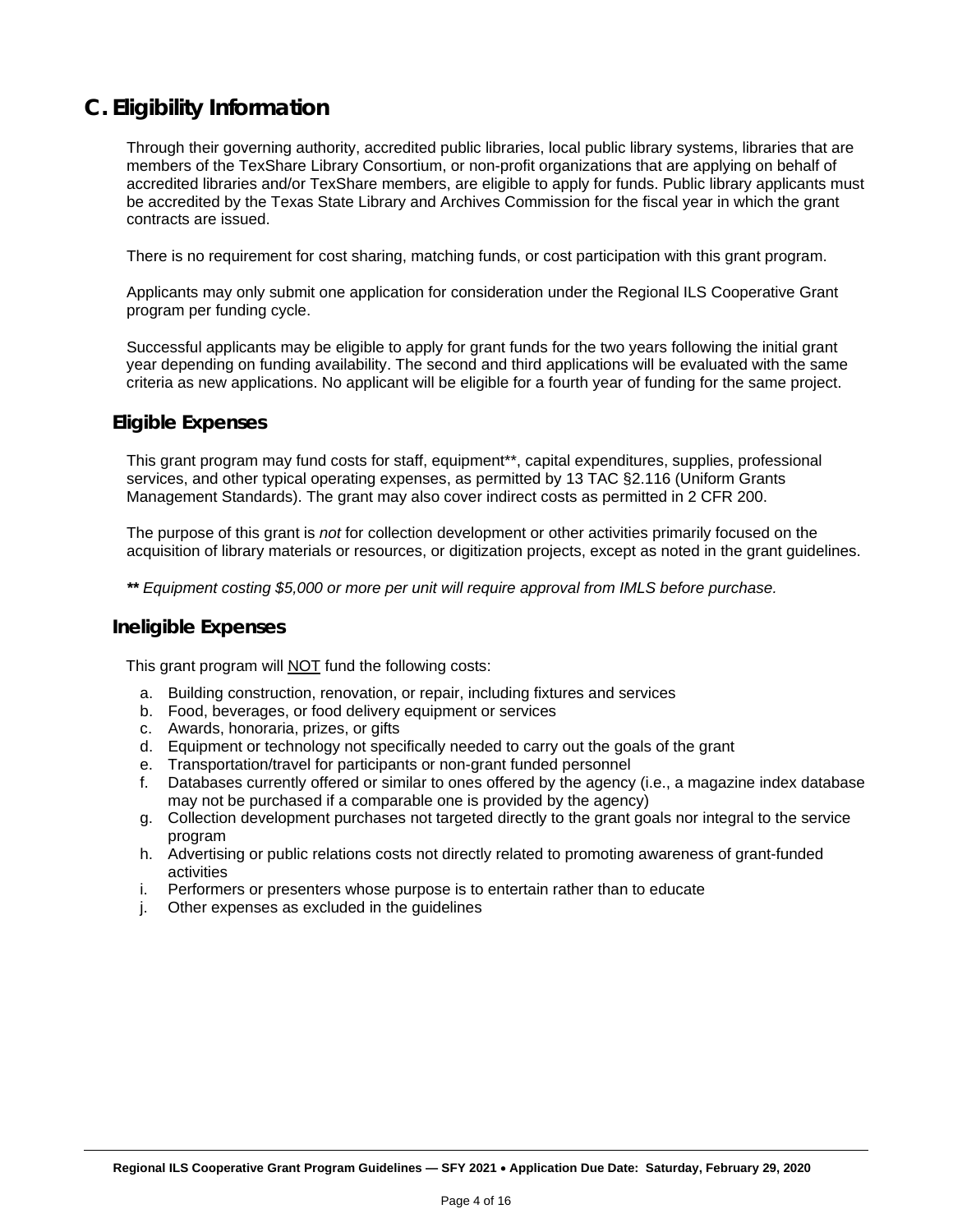## <span id="page-4-0"></span>**D. Application and Submission Information**

TSLAC strongly encourages potential applicants to review the archives of two webinars to learn more about the competitive grant programs and process

- [\(www.tsl.texas.gov/ld/workshops/webinars/archivedannexfy2020.html\):](www.tsl.texas.gov/ld/workshops/webinars/archivedannexfy2020.html):)
	- *2021 Funding Opportunities — TSLAC Competitive Grants — What's New* (November 13, 2019)
	- *Applying for TSLAC Competitive Grants: What You Need to Know for FY 2021* (October 30, 2019)

#### **Project Development and Draft Review**

The Texas State Library and Archives Commission (TSLAC) recommends that applicants discuss their projects with TSLAC staff before developing a proposal. TSLAC consultants are available to help throughout application development and in determining the best grant program for your project. For more information, contact Erica McCormick at 512-463-5527 or via e-mail at grants@tsl.texas.gov.

TSLAC also strongly encourages applicants to submit a draft of the proposal to TSLAC for review. TSLAC has created a Microsoft® Word® grant application template, available on the TSLAC website at <https://www.tsl.texas.gov/ld/funding/index.html> for applicants to use in preparing a draft which can then be used to populate the online application.

To allow adequate time to review the draft proposal, submit the draft via e-mail to [grants@tsl.texas.gov,](mailto:grants@tsl.texas.gov) with the subject line "2021 Draft Proposal," **by Friday, January 24, 2020.**

#### **Grant Management System (GMS) Access**

TSLAC uses a grant management system or GMS that enables applicants to apply for grants electronically through a web portal at https://grants.tsl.texas.gov. Applications and required documents must be submitted in GMS by the due date to be eligible for consideration. To submit your application online, you must have an active GMS account. To create or activate an account, please have your library director submit a contact import form [\(https://www.tsl.texas.gov/sites/default/files/public/tslac/ld/funding/lsta/Contact Import](https://www.tsl.texas.gov/sites/default/files/public/tslac/ld/funding/lsta/Contact%20Import%20Template.xls)  [Template.xls\)](https://www.tsl.texas.gov/sites/default/files/public/tslac/ld/funding/lsta/Contact%20Import%20Template.xls) to grants@tsl.texas.gov. The e-mail should reference "GMS Access" in the subject line. TSLAC staff will review the request and grant appropriate access.

If needed because of difficulty using the Internet or for other accessibility reasons, potential applicants may request paper copies of materials from Erica McCormick, TSLAC Grants Administrator, at 512-463-5527, via e-mail at grants@tsl.texas.gov.

#### **Application Components**

The grant application consists of the following components to be submitted in GMS (unless noted):

- 1. Application certification form (print, sign, and upload)
- 2. Program narrative and budget
- 3. Children's Internet Protection Act (CIPA) certification form (print, sign, and upload)
- 4. Letters of cooperation If the project is collaborative in nature, letters of cooperation indicating commitment of time, funds, volunteers, or other resources must be submitted from all participating organizations. Letters should be addressed to Erica McCormick, Grants Administrator, TSLAC, P. O. Box 12927, Austin, Texas 78711-2927. Applicants are encouraged to upload letters in GMS.
- 5. Letters of support (optional) A maximum of three (3) letters of general support may also be submitted. Letters should be addressed to Erica McCormick, Grants Administrator, TSLAC, P. O. Box 12927, Austin, Texas 78711-2927. Applicants are encouraged to upload letters in GMS.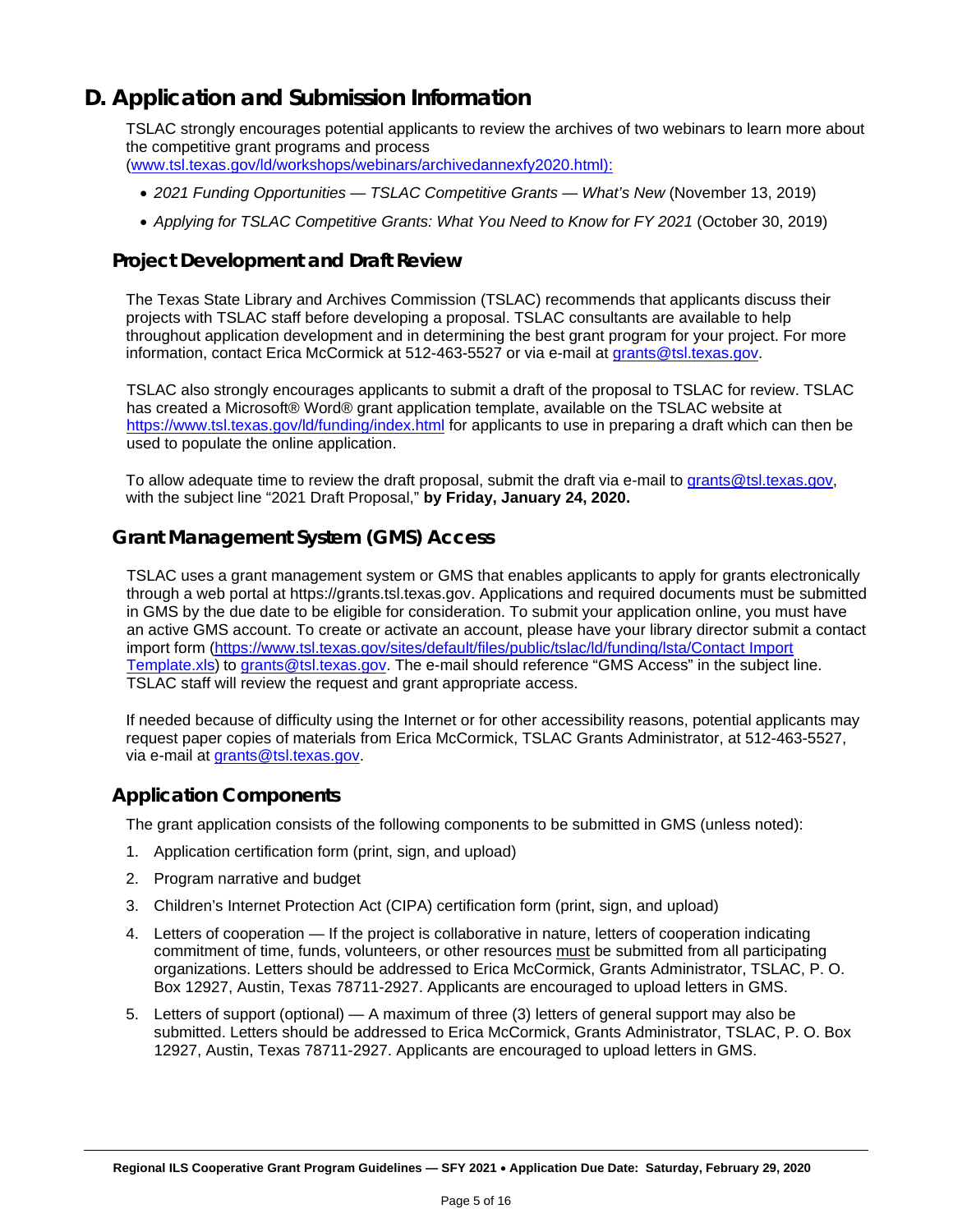#### **Other requirements**

Before submitting an application, the applicant organization must have a current and active D-U-N-S® Number and SAM.gov (System for Award Management) registration. Check your materials and registrations well in advance of the application deadline to ensure that they are accurate, current, and active.

If your D-U-N-S® and SAM registrations are not active and current at the time of submission, your proposal will be rejected; if they are not active and current at the time of an award, your proposal cannot be funded.

Information on how to obtain a DUNS number may be found on D&B's website (fedgov.dnb.com/webform) or by calling D&B, toll-free, at 866-705-5711. Information regarding SAM registration may be found at www.sam.gov. Obtaining a DUNS number and registering in SAM.gov is free.

#### **Who can submit the online application?**

Any individual authorized to use GMS and having the correct security role will be able to submit the application in GMS. Applicants will still be required to submit the signed application certification in GMS. The application certification must be signed by an individual authorized to enter into contracts with the State of Texas (e.g., county judge, city manager, etc.).

#### **Deadline and Submission**

Completed applications and *all* required documents must be submitted in GMS **by 11:59 p.m. Central Time, Saturday, February 29, 2020.** *Please be advised that technical support will not be available after 5 p.m., Friday, February 28, 2020.*

If you are unable to submit your application and/or required documentation via GMS, you may submit documents via mail, e-mail, or fax. Please send to the attention of: **2021 Grants, Library Development & Networking Division,** via e-mail to grants@tsl.texas.gov, fax at 512-936-2306, or mail to Library Development & Networking Division, TSLAC, P. O. Box 12927, Austin, TX 78711, (TSLAC street address: 1201 Brazos, Austin, TX 78701).

**Late submissions may be considered for review on a case-by-case basis following the TSLAC protest procedures as outlined in Section F (13 TAC §2.55) and decision by the Director and Librarian.**

#### **Program Timeline**

| December 2020            | Guidelines released                                                     |
|--------------------------|-------------------------------------------------------------------------|
| <b>January 24, 2020</b>  | Draft proposals due to TSLAC for review (recommended, but not required) |
| <b>February 29, 2020</b> | Applications and required forms due in GMS                              |
| March-May 2020           | Application packets evaluated by Grant Review Panel                     |
| <b>June 2020</b>         | Applicants notified of Grant Review Panel recommendations               |
| August 2020              | Commission meets and approves projects; Contracts issued                |
| September 1, 2020        | Projects begin                                                          |
| <b>August 31, 2021</b>   | Projects end                                                            |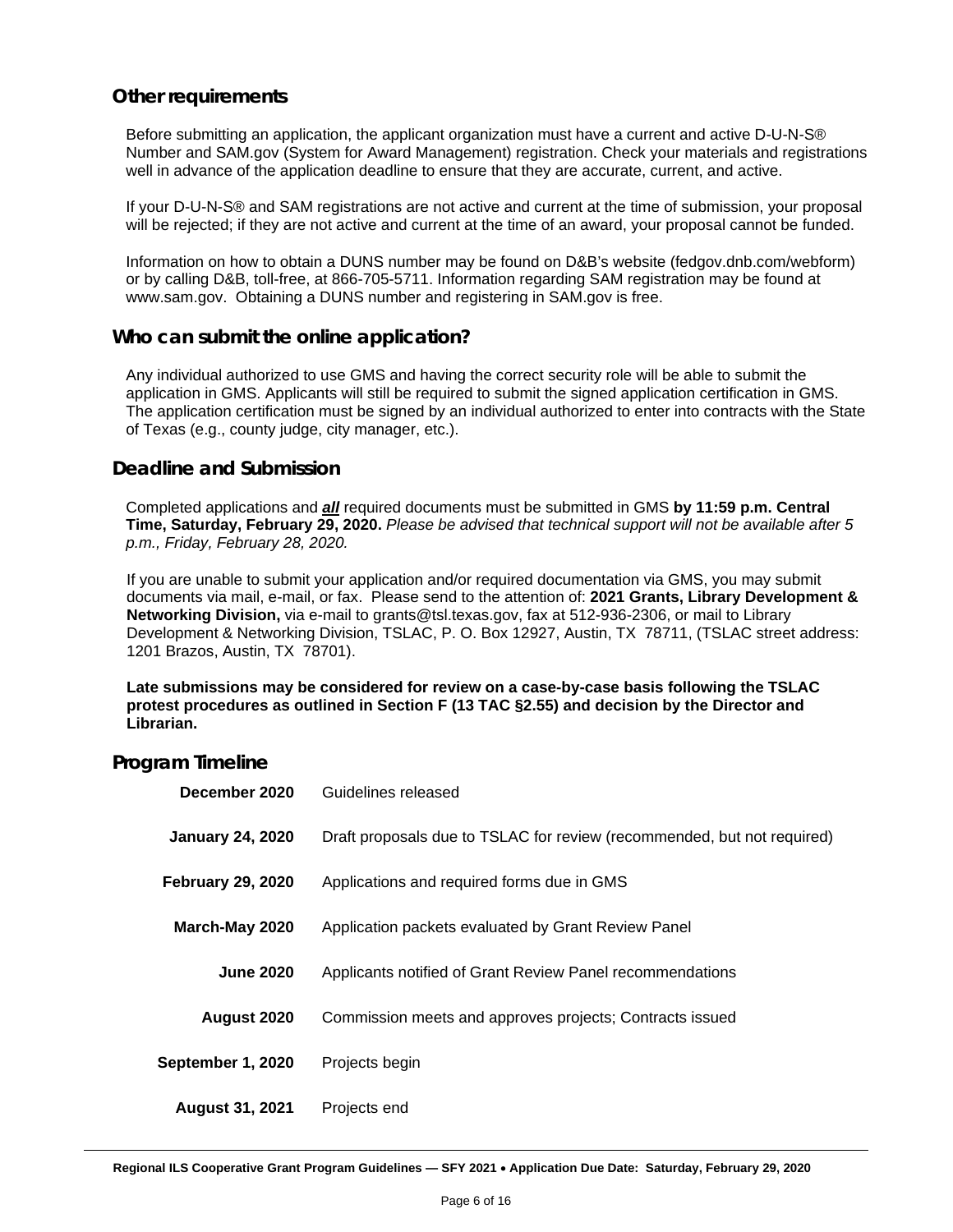## <span id="page-6-0"></span>**E. Application Review Information**

#### **Criteria for Award**

This grant program is competitive. The Library Services and Technology Act (LSTA) Grant Review Panel will score proposals on the eight criteria listed below. The maximum number of points for each category is shown. The detailed scoring rubric that will be used by the LSTA Grant Review Panel is also included on the following pages.

It is expected that all parties in a collaborative partnership contribute resources (time, staff, resources, etc.) that go above and beyond their usual operating activities. **Provision of financial support only does not constitute formal cooperation but can be used as evidence of local support for the project. Additionally, contractual/vendor relationships are not considered as cooperative relationships.**

#### **1. Needs Assessment (15 points)**

Describe why the program is needed, the program goals, and the targeted audience. Describe the greater community to be served using demographic statistics, library records, or surveys to support these statements. Attach letters of cooperation demonstrating commitment to the project from all agencies involved.

#### **2. Program Design (20 points)**

Thoroughly describe the services, programs, and activities; describe the location where they will be offered; and explain how these services will attract shared library users. Collaborative projects have priority and inclusion of relevant community organizations is encouraged.

#### **3. Project Impact (15 points)**

Describe the impact your project will have on library services and users regionally or statewide. This may include how the proposed project is a model program that would benefit other communities.

#### **4. Personnel (5 points)**

Identify who will administer the funds and which positions will provide the services. List how much time will be spent in each position on assigned duties. List how the qualifications of each person relate to their job duties. Full job descriptions are required for new hires.

#### **5. Timetable (5 points)**

Present a timetable for project activities within the project year (state fiscal year) (i.e., a list of actions with a date by which they will be accomplished). Provide verification that facilities will be available, equipment and materials delivered; and explain how staff will be hired and trained in time to carry out the services as planned.

#### **6. Evaluation (10 points)**

Set achievable, measurable outcomes and present a reasonable method to collect data. Present a method to count users of the services, as well as measure the effectiveness of the service. Funded programs will be required to use outcomes-based evaluation methods and submit a completed IMLS Outcomes Logic Model template, which is downloadable from the application screen in the online application system (GMS). Funded programs will also be required to evaluate their programs in accordance with Legislative Budget Board (LBB) measures.

#### **7. Budget (20 points)**

Provide a complete budget for the proposed project and fully justify the budget by describing how budgeted items will contribute to the project; identify a source for the stated costs (e.g., city pay classification for staff, catalog, city/county bid list for equipment, or vendor quote); costs are reasonable to achieve project objectives. If new staff members are to be hired, applicants should consider the time for a realistic hiring process to occur. There is no requirement for cost sharing, matching funds, or cost participation with this grant program.

#### **8. Sustainability (10 points)**

Describe the resources that will be used to support the services developed through the grant in the future. A written commitment of future support from governing bodies is desirable, but not required.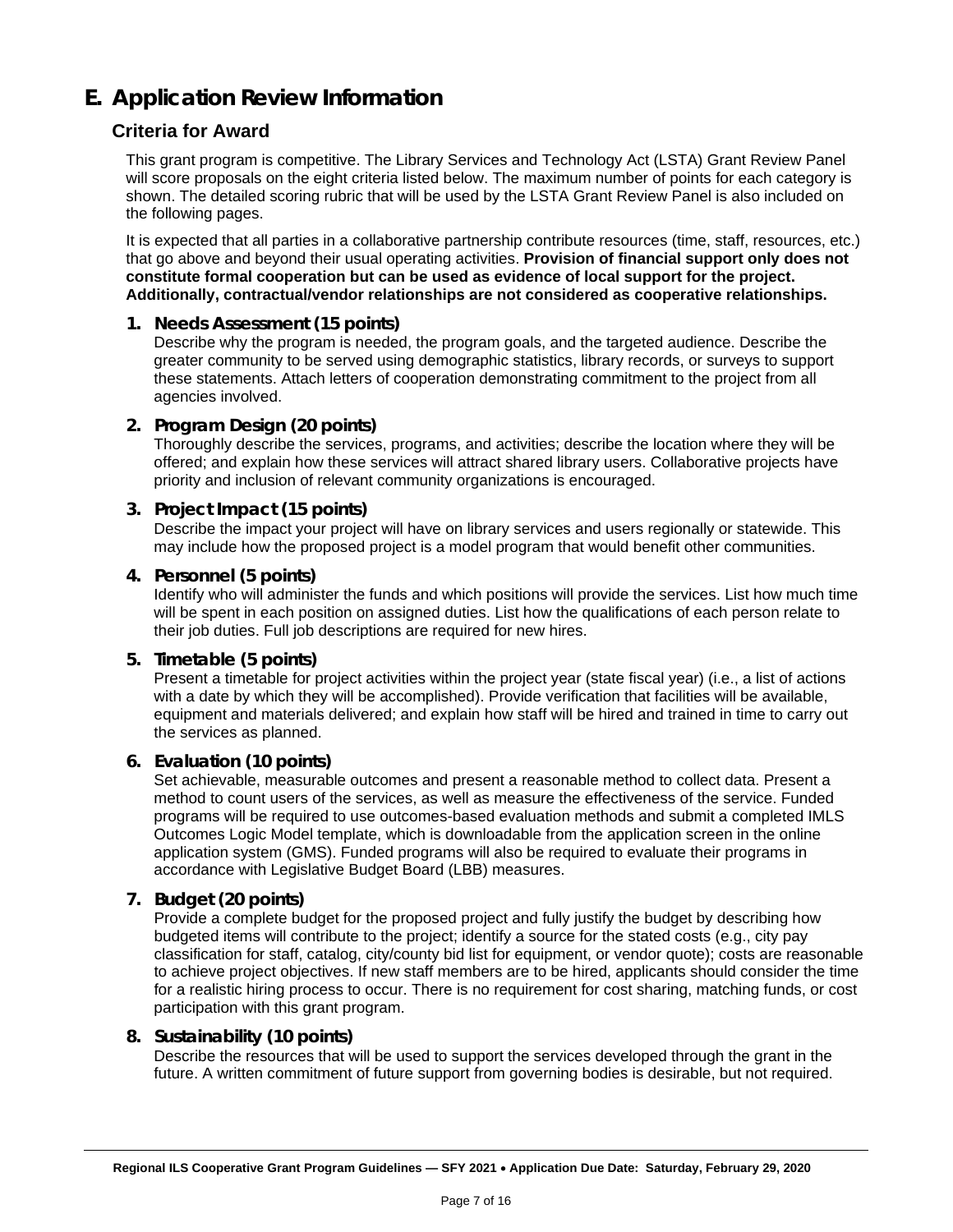#### **Peer Review (13 TAC §2.113)**

- (a) The commission may use peer review panels to evaluate applications in competitive grant programs.
- (b) The director and librarian may select professionals, citizens, community leaders, and agency and library staff to evaluate grant applications. Peer reviewers must have appropriate training or service on citizen boards in an oversight capacity and may not evaluate grant applications in which there is, or is a possible appearance of, a conflict of interest.
- (c) The agency staff will distribute selected applications to reviewers and will provide written instructions or training for peer reviewers. Reviewers must complete any training prior to reviewing applications.
- (d) The reviewers score each application according to the review criteria and requirements stated in the grant guidelines.
- (e) Each peer review evaluation of an application for competitive grants shall be appropriately documented by the peer reviewer conducting the evaluation. The documentation shall include the scores assigned by the peer reviewer. The peer reviewer may also include comments that may be shared with the applicant.
- (f) To be eligible for review, each application must be submitted by the specified deadline with all required components and all necessary authorization signatures.

#### **Funding Decisions (13 TAC §2.114)**

- (a) The agency staff will submit a recommended priority-ranked list of applicants for possible funding. Final approval of a grant award is solely at the determination of the Texas State Library and Archives Commission.
- (b) Applications for grant funding will be evaluated only upon the information provided in the written application.
- (c) The agency staff may negotiate with selected applicants to determine the terms of the award. To receive an award, the applicant must accept any additional or special terms and conditions listed in the grant contract and any changes in the grant application.
- (d) The agency staff will notify unsuccessful applicants in writing.

#### **Awarding of Grants (13 TAC §2.115)**

The commission has the right to reject applications or cancel or modify a grant solicitation at any point before a contract is signed. The award of any grant is subject to the availability of funds.

#### **TSLAC Staff Responsibility (13 TAC §2.117)**

The Texas State Library and Archives Commission (TSLAC) staff will review each application packet for the following:

- Legal eligibility of the institution to participate in this grant program and appropriate authorizing signature
- Conformance to the federal and state regulations pertaining to grants
- Inclusion of unallowable costs
- Errors in arithmetic or cost calculations
- Submission of all required forms
- Compliance with submission procedures and deadlines
- Relevance and appropriateness of the project design and activities to the purpose of the grant program

Agency staff will raise issues and questions regarding the needs, methods, staffing, and costs of the applications. Staff will also raise concerns regarding the relevance and appropriateness of the project design and activities to the purpose of the grant program. Staff comments will be sent to the grant review panel with the applications for consideration by the panel.

Applicants will be sent a copy of the staff comments to give applicants an opportunity to respond in writing. Applicants may not modify the grant proposal in any way; however, applicants' responses to staff will be distributed to the panel.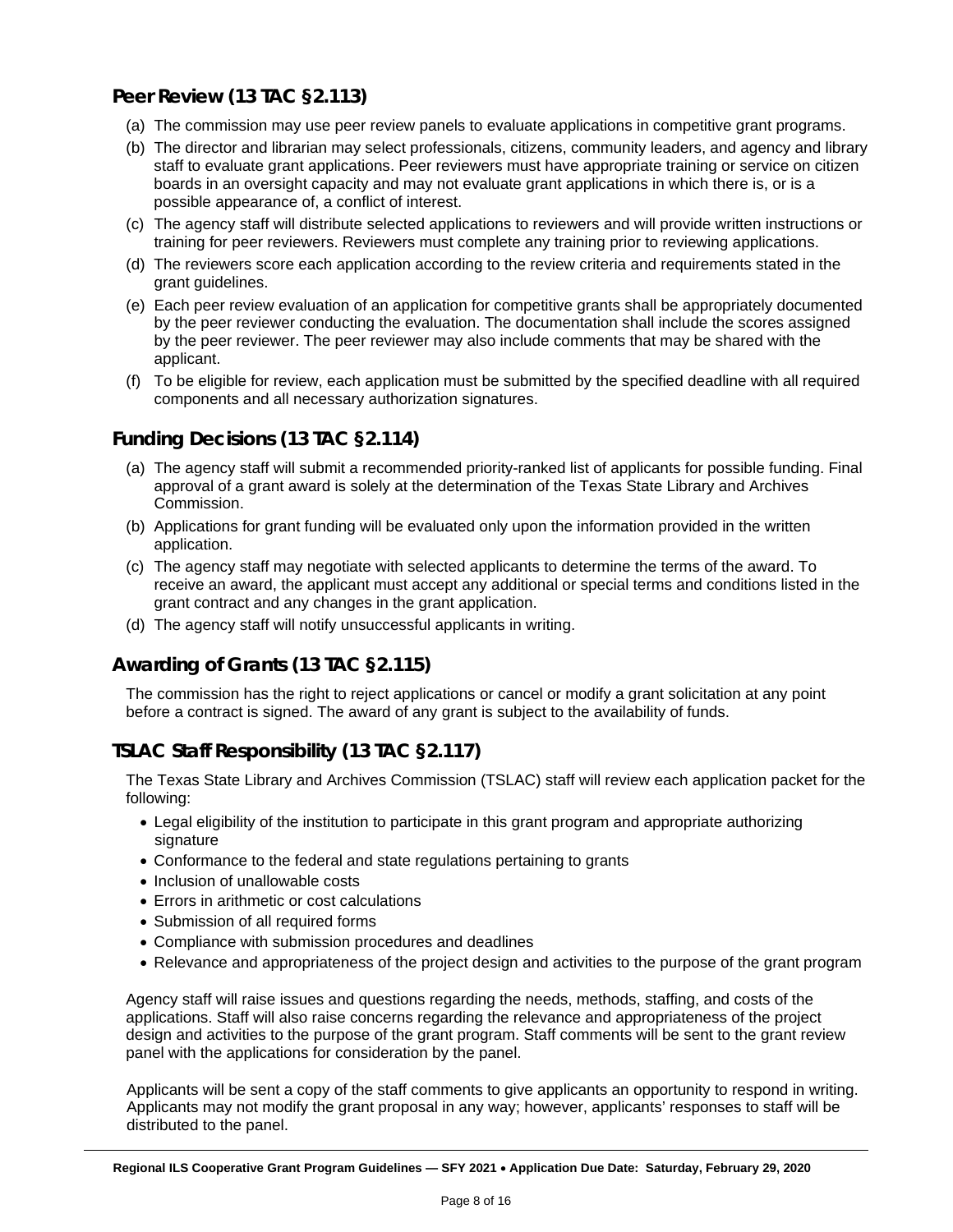Applications with significant errors, omissions, or eligibility issues will not be rated. Applications in which the project design and activities are not relevant and appropriate to the purpose of the grant program will be ineligible.

Agency staff will be available to offer technical assistance to reviewers.

#### **Grant Review Panel Responsibility (13 TAC §2.117)**

Applications will be scored using the following process:

- (1) The peer reviewers will review all complete and eligible grant applications forwarded to them by agency staff and complete a rating form for each. Each reviewer will evaluate the proposal in relation to the specific requirements of the criteria and will assign a value, depending on the points assigned to each criterion.
- (2) No reviewer who is associated with an applicant or with an application, or who stands to benefit directly from an application, will evaluate that application. Any reviewer who feels unable to evaluate a particular application fairly may choose not to review that application.
- (3) Reviewers will consider and assess the strengths and weaknesses of any proposed project only on the basis of the documents submitted. Considerations of geographical distribution, demographics, type of library, or personality will not influence the assessment of a proposal by the review panel. The panel members must make their own, individual, decisions regarding the applications. The panel may discuss applications. The panel's recommendations will be compiled from the individual assessments, not as the result of a collective decision or vote.
- (4) Reviewers may not discuss proposals with any applicant before the proposals are reviewed. Agency staff is available to provide technical assistance to reviewers. Agency staff will conduct all negotiations and communications with the applicants.
- (5) Reviewers may recommend setting conditions for funding a given application or group of applications (e.g., adjusting the project budget, revising project objectives, modifying the timetable, amending the evaluation methodology, etc.). The recommendation must include a statement of the reasons for setting such conditions. Reviewers who are ineligible to evaluate a given proposal will not participate in the discussion of funding conditions.
- (6) Reviewers will submit their evaluation forms to the agency. In order to be counted, the forms must arrive before the specified due date.

#### **Decision Making Process (13 TAC §2.118)**

To be considered eligible for funding by the commission, any application must receive a minimum adjusted mean score of more than 60 percent of the maximum points available. To reduce the impact of scores that are exceedingly high or low, or otherwise outside the range of scores from other reviewers, agency staff will tabulate the panel's work using calculations such as an adjusted mean score.

- (1) Applications will be ranked in priority order by score for consideration by the commission.
- (2) If insufficient funds remain to fully fund the next application, the staff will negotiate a reduced grant with the next ranked applicant.
- (3) If the panel recommends funding an application that, for legal, fiscal, or other reasons, is unacceptable to the staff, a contrary recommendation will be made. The applicant will be informed of this situation prior to presentation to the commission and may negotiate a revision to the application. A positive recommendation to the commission will be contingent upon successfully completing these negotiations prior to the commission meeting.
- (4) If the panel is unable to produce a set of recommendations for funding, the agency staff will use the same evaluation procedures to develop recommendations to the commission.

#### **Multiple Applications (13 TAC §2.119)**

Applicants for competitive grants may submit more than one grant application for different projects, in different grant programs. Applicants may not submit the same, or nearly the same, application in more than one grant category. Applicants may submit more than one grant application for a grant program if the grant program has specified categories for application and the proposals submitted are not the same, or nearly the same, project.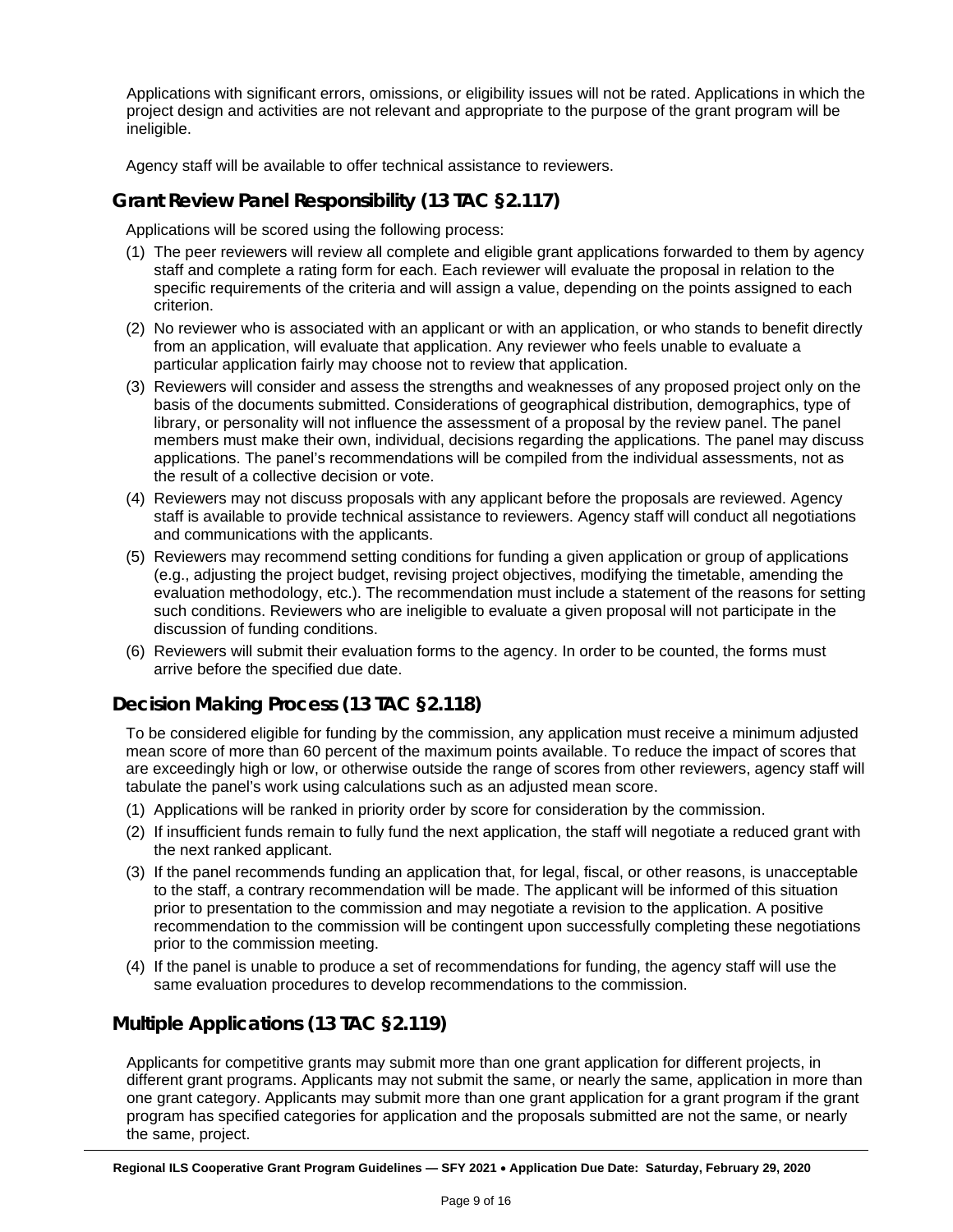#### **Project Scoring Total in Eight Areas: 100 points**

Relevance and appropriateness of the project design and activities to the goals and purpose of the Library Cooperation grant program will be considered in the scoring of all criteria. Members of the LSTA Grant Review Panel may score each criterion as follows:

**0-1 points:** Project does not meet the goals and purposes of the Cooperation grant program. **2-3 points:** Project partially meets the goals and purposes of the Cooperation grant program. **4-5 points:** Project is a clear fit for the goals and purposes of the Cooperation grant program.

#### **1. Needs Assessment (Points: Raw score = 5 max, weight = 3; Final score = 15 max)**

Applicants describe why the program is needed, the program goals and audience. They describe the greater community to be served. They include demographic statistics, library records, or surveys to support these statements. They attach letters of cooperation showing commitment to the project from agencies to be involved.

| 0-1 points                                                                                                                                                                                                                                                                                                                                                                                             | 2-3 points                                                                                                                                                                                                                                                                                                                                                               | 4-5 points                                                                                                                                                                                                                                                                                                                                                                                                                                                                                                        |
|--------------------------------------------------------------------------------------------------------------------------------------------------------------------------------------------------------------------------------------------------------------------------------------------------------------------------------------------------------------------------------------------------------|--------------------------------------------------------------------------------------------------------------------------------------------------------------------------------------------------------------------------------------------------------------------------------------------------------------------------------------------------------------------------|-------------------------------------------------------------------------------------------------------------------------------------------------------------------------------------------------------------------------------------------------------------------------------------------------------------------------------------------------------------------------------------------------------------------------------------------------------------------------------------------------------------------|
| • Provides no evidence of need<br>for program.<br>• Program goals and audience<br>are not defined.<br>• Does not describe needs<br>assessment process and/or<br>how need was determined<br>(i.e., no description of<br>community served,<br>demographic statistics, library<br>records or evidence or<br>surveys).<br>• If partners are part of the<br>Project, no letters of support<br>are provided. | • Provides partial/some<br>evidence of need for<br>program.<br>• Program goals and audience<br>are defined but show little to<br>no connection to description<br>of need.<br>• Needs assessment process<br>seems vague and<br>incompletely describes how<br>stated need was determined.<br>• If partners are part of the<br>Project, letters of support are<br>provided. | • Provides clear and convincing<br>evidence of need for program<br>and why they are best suited<br>to meet this need.<br>• Program goals and audience<br>are clearly connected to<br>description of need.<br>• Clearly describes needs<br>assessment process<br>including how stated need<br>was determined (e.g.,<br>statistics, records, surveys).<br>• If partners are part of the<br>Project, letters of support are<br>provided that clearly define<br>roles and responsibilities of<br>partnering agencies. |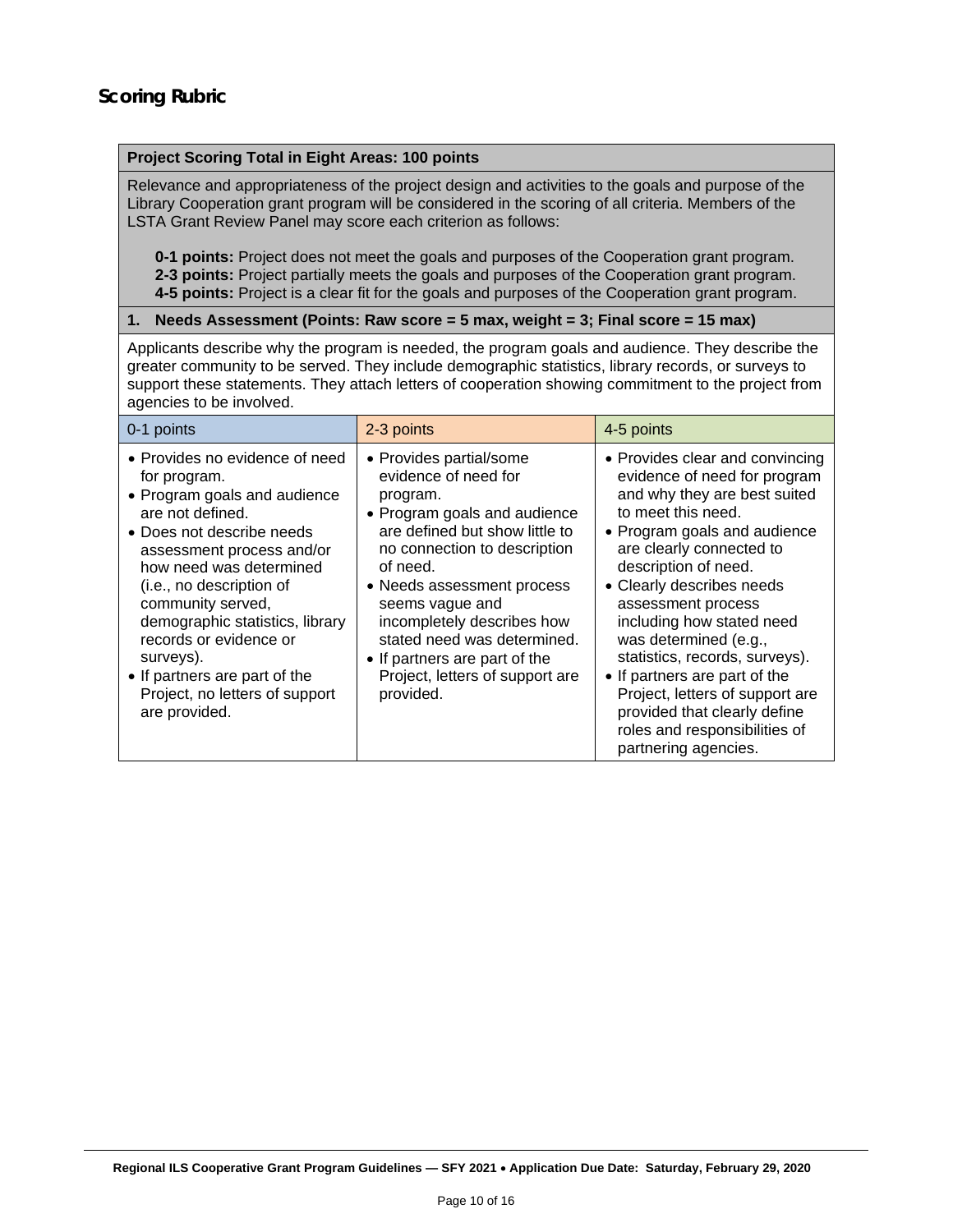#### **2. Program Design (Points: Raw score = 5 max, weight = 4; Final score = 20 max)**

Applicants thoroughly describe services, programs, activities; describe the location where they will be offered; and explain how these services will attract shared library users. Collaborative projects have priority and inclusion of relevant community organizations is encouraged.

| 0-1 points                                                                                                                                                                                                                                                                                                                                                                                 | 2-3 points                                                                                                                                                                                                                                                                                                                                                                                                                        | 4-5 points                                                                                                                                                                                                                                                                                                                                                                                                                                                                                                                                                                                           |
|--------------------------------------------------------------------------------------------------------------------------------------------------------------------------------------------------------------------------------------------------------------------------------------------------------------------------------------------------------------------------------------------|-----------------------------------------------------------------------------------------------------------------------------------------------------------------------------------------------------------------------------------------------------------------------------------------------------------------------------------------------------------------------------------------------------------------------------------|------------------------------------------------------------------------------------------------------------------------------------------------------------------------------------------------------------------------------------------------------------------------------------------------------------------------------------------------------------------------------------------------------------------------------------------------------------------------------------------------------------------------------------------------------------------------------------------------------|
| • Services, programs and<br>activities lack definition and<br>are unclear. Project appears<br>to lack direction and planning<br>and does not relate to<br>described needs.<br>• Does not describe location(s)<br>where project will be offered<br>or is vague.<br>• Does not describe how<br>project services will attract<br>library users.<br>• Issue of collaboration not<br>addressed. | • Services, programs and<br>activities are defined. Project<br>has direction and some<br>relationship to described<br>needs.<br>• Location where services will<br>be offered is described but<br>does not clearly relate to<br>project activities and<br>described needs.<br>• Describes how project<br>services will attract library<br>users.<br>• Issue of collaboration<br>addressed, even if not a<br>collaborative project. | • Services, programs and<br>activities are clearly defined,<br>including timelines and<br>resources required. Project<br>shows evidence of clear<br>direction and planning and<br>strong relationship to<br>described needs.<br>• Location where services will<br>be offered is described and<br>clearly relates to project<br>activities and described<br>needs.<br>• Clearly describes how project<br>services will attract library<br>users and ties to project<br>activities and described<br>needs.<br>• Collaborative project;<br>collaboration clearly<br>addressed and described in<br>full. |

#### **3. Project Impact (Points: Raw score = 5 max, weight = 3; Final score = 15 max)**

Applicants describe the impact their project will have on library services and users locally, as well as regionally or statewide. This may include how the proposed project is a model program that would benefit other regions of the state.

| 0-1 points                      | 2-3 points                    | 4-5 points                     |
|---------------------------------|-------------------------------|--------------------------------|
| • Does not address any of the   | • Describes impact of the     | • Describes both impact and    |
| impacts the project may have    | project but doesn't show an   | measurable benefits the        |
| on library services and library | association with the library  | project will have on library   |
| users.                          | services and library users.   | services and library users.    |
| • Does not address larger       | • Addresses larger issues but | • Addresses larger issues      |
| issues that the project may     | does not tie these issues to  | clearly and ties them to local |
| address.                        | local project.                | project.                       |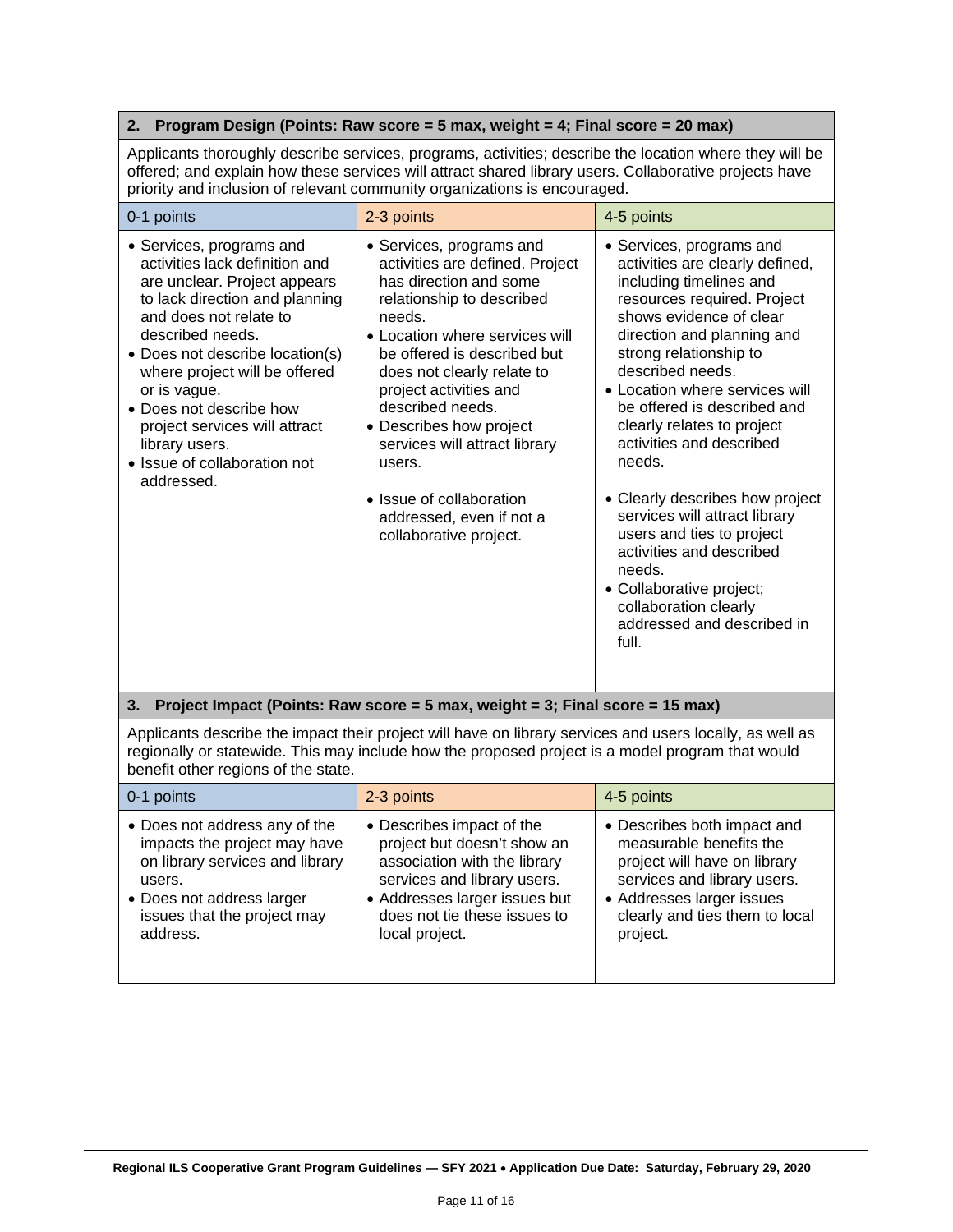#### **4. Personnel (Points: Raw score = 5 max, weight = 1; Final score = 5 max)**

Applicants identify who will administer the funds and which positions will provide the services. List how much time will be spent in each position on assigned duties. List how the qualifications of each person relate to their job duties. Full job descriptions are required for new hires.

| 0-1 points                                                                                                                                                                                                                                                              | 2-3 points                                                                                                                                                                                                                                                                                                          | 4-5 points                                                                                                                                                                                                                                                                                                                                                                                                                               |
|-------------------------------------------------------------------------------------------------------------------------------------------------------------------------------------------------------------------------------------------------------------------------|---------------------------------------------------------------------------------------------------------------------------------------------------------------------------------------------------------------------------------------------------------------------------------------------------------------------|------------------------------------------------------------------------------------------------------------------------------------------------------------------------------------------------------------------------------------------------------------------------------------------------------------------------------------------------------------------------------------------------------------------------------------------|
| • Does not identify fiscal agent<br>and which positions will<br>provide services.<br>• No description of time spent<br>in each position. on assigned<br>duties<br>• No description of<br>qualifications of key<br>personnel.<br>• No job descriptions for new<br>hires. | • Fiscal agent identified without<br>explanation and positions<br>briefly described.<br>• Time spent on project by<br>each staff member briefly<br>identified.<br>• Some description of<br>qualifications of key<br>personnel.<br>• Partial or seemingly<br>incomplete job descriptions<br>available for new hires. | • Fiscal agent identified with full<br>explanation and positions that<br>will provide the services fully<br>described.<br>• Time spent on project by<br>each staff member identified<br>and justified.<br>• Describes qualifications of<br>key personnel in detail,<br>including experience with<br>similar projects, and how<br>each will contribute to the<br>project's success.<br>• Full job descriptions provided<br>for new hires. |

#### **5. Timetable (Points: Raw score = 5 max, weight = 1; Final score = 5 max)**

Applicants present a timetable for project activities within the fiscal year (i.e., a list of actions with a date by which they will be accomplished); provide verification that facilities will be available, equipment and materials delivered; and explain how staff will be hired and trained in time to carry out the services as planned.

| 0-1 points                                                                                                                                                                                                                                                                                                                             | 2-3 points                                                                                                                                                                                                                                                                                                                                                                                                                                                     | 4-5 points                                                                                                                                                                                                                                                                                                                                                                                                                                                                                                                                                 |
|----------------------------------------------------------------------------------------------------------------------------------------------------------------------------------------------------------------------------------------------------------------------------------------------------------------------------------------|----------------------------------------------------------------------------------------------------------------------------------------------------------------------------------------------------------------------------------------------------------------------------------------------------------------------------------------------------------------------------------------------------------------------------------------------------------------|------------------------------------------------------------------------------------------------------------------------------------------------------------------------------------------------------------------------------------------------------------------------------------------------------------------------------------------------------------------------------------------------------------------------------------------------------------------------------------------------------------------------------------------------------------|
| • Timetable is missing or<br>incomplete (i.e., does not<br>include a list of actions with<br>specific target dates for<br>completion).<br>• No verification regarding<br>facilities, equipment and/or<br>materials.<br>• No explanation of hiring or<br>training of staff to carry out<br>project in project period, if<br>applicable. | • Timetable exists but is not<br>clearly relevant to achieving<br>the project goals.<br>• Timetable seems<br>unachievable within the<br>project period.<br>• Some verification regarding<br>facilities, equipment and/or<br>materials, but not clearly<br>related to project.<br>• Brief or incomplete<br>explanation of hiring or<br>training of staff to carry out<br>project in project period.<br>• No time given for staff to be<br>hired, if applicable. | $\bullet$ Timetable includes a list of<br>actions with specific target<br>dates and is clearly relevant<br>to achieving the established<br>objectives.<br>• Timetable seems achievable<br>within the project period.<br>• Use of facilities, equipment<br>and/or materials fully<br>explained and relevant to<br>project and project goals.<br>• Full explanation of hiring or<br>training of staff that will allow<br>project to be carried out<br>during the project period.<br>• Realistic timeline given for<br>hiring of new staff, if<br>applicable. |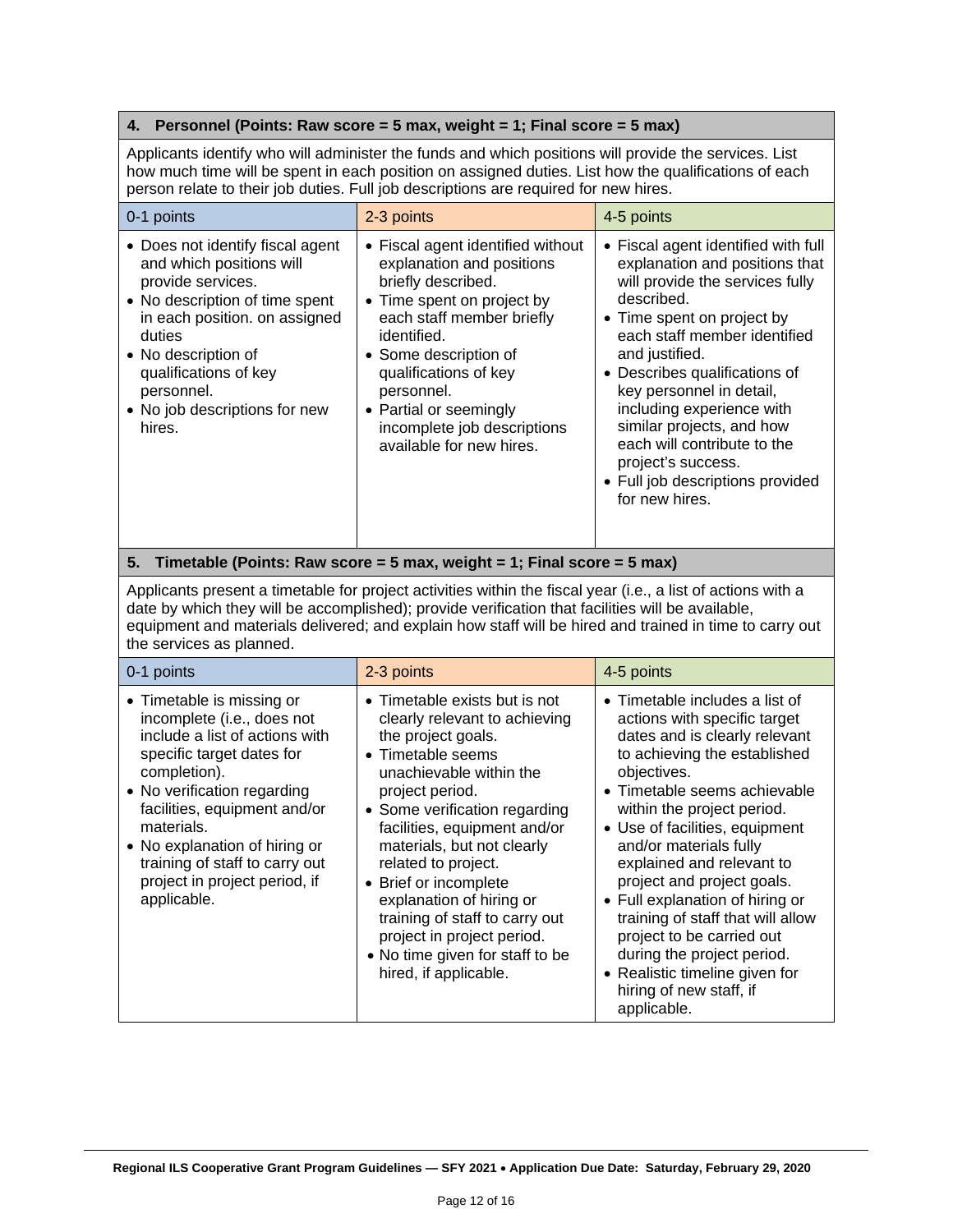#### **6. Evaluation (Points: Raw score = 5 max, weight = 2; Final score = 10 max)**

Applicants set achievable, measurable outcomes, and present a reasonable method to collect data. Applicants present a method to count users of the services as well as measure the effectiveness of the service.

**Note:** Some projects lend themselves to outcomes-based evaluation (OBE) better than others. TSLAC strongly encourages the use of OBE, but we do not require it for proposals, and points should not be deducted from strong evaluation plans that use outputs instead of outcomes when it is reasonable not to employ OBE.

| 0-1 points                                                                                                                                                                                                                                     | 2-3 points                                                                                                                                                                                                                                                                                             | 4-5 points                                                                                                                                                                                                                                                                                                                                                                                                                                                                                                                                |
|------------------------------------------------------------------------------------------------------------------------------------------------------------------------------------------------------------------------------------------------|--------------------------------------------------------------------------------------------------------------------------------------------------------------------------------------------------------------------------------------------------------------------------------------------------------|-------------------------------------------------------------------------------------------------------------------------------------------------------------------------------------------------------------------------------------------------------------------------------------------------------------------------------------------------------------------------------------------------------------------------------------------------------------------------------------------------------------------------------------------|
| • Does not include either<br>project outputs or outcomes.<br>• No method to collect data<br>provided.<br>• No method to count users of<br>services or measure<br>effectiveness of services.<br>• Will not determine success of<br>the project. | • Provides project outputs<br>and/or outcomes but do not<br>clearly relate to project.<br>• Method to collect data<br>provided.<br>• Method to count users of<br>service provided, but not to<br>measure effectiveness of<br>services.<br>• Provides some indication of<br>the success of the project. | • Clearly describes appropriate<br>project outputs and/or<br>outcomes.<br>• Method to collect data is<br>provided that clearly relates<br>to project services and<br>documented need.<br>• Method to count users of<br>services and measure<br>effectiveness of service<br>provided.<br>• Will effectively determine<br>success of the project and its<br>impact.<br>• Project evaluation can be<br>used as model for other<br>similar projects.<br>• Project evaluation<br>incorporates "best practices"<br>from other similar projects. |

#### **7. Budget (Points: Raw score = 5 max, weight = 4; Final score = 20 max)**

Applicants provide a complete budget for the proposed project and fully justify the budget by describing how budgeted items will contribute to the project; identify a source for the stated costs (e.g., city pay classification for staff, catalog or city/county bid list for equipment); the costs are reasonable to achieve project objectives. If new staff members are to be hired, applicants consider the time for a realistic hiring process to occur.

| 0-1 points                                                                                                                                           | 2-3 points                                                                                                                                                                                                                                                                                                                     | 4-5 points                                                                                                                                                                                                                                                                                 |
|------------------------------------------------------------------------------------------------------------------------------------------------------|--------------------------------------------------------------------------------------------------------------------------------------------------------------------------------------------------------------------------------------------------------------------------------------------------------------------------------|--------------------------------------------------------------------------------------------------------------------------------------------------------------------------------------------------------------------------------------------------------------------------------------------|
| • Budget table is incomplete.<br>• Provides no narrative<br>description (justification),<br>beyond the budget column, of<br>how funds will be spent. | • Budget table is complete.<br>• Budget narrative description<br>exists but does not clearly<br>relate to the project and<br>sources for costs are not<br>stated.<br>• Items listed in the budget<br>description do not match<br>those in the budget form.<br>• Costs do not seem<br>reasonable and description is<br>unclear. | • Budget table is complete and<br>clearly describes how the<br>dollars will be used for the<br>project.<br>• Clearly identifies source of<br>stated costs and justification<br>for their reasonableness.<br>• Items listed in the budget<br>description match those in the<br>budget form. |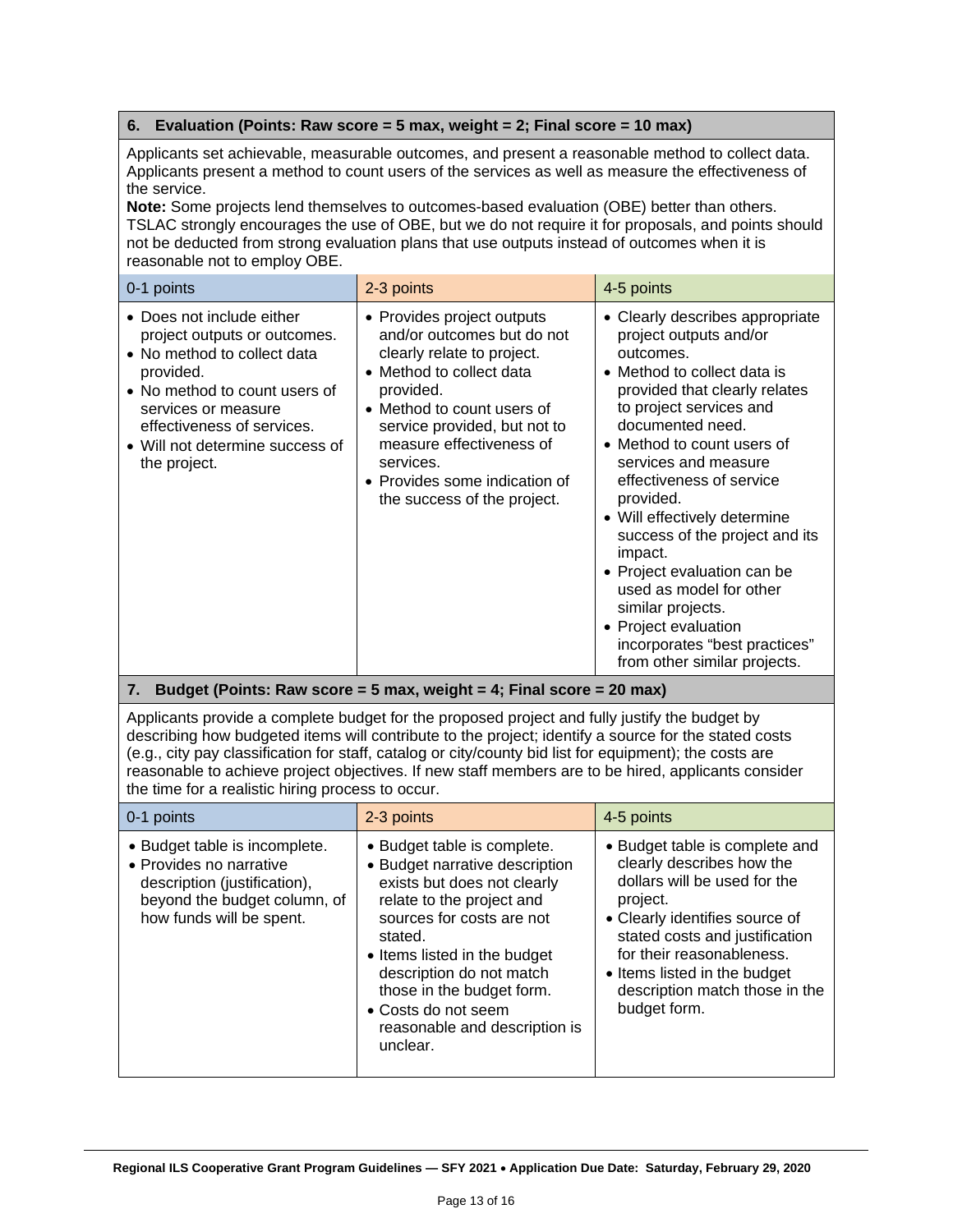#### **8. Sustainability (Points: Raw score = 5 max, weight = 2; Final score = 10 max)**

Applicants describe the resources that will be used to support and sustain the services developed through the grant in the future. A written commitment of future support from governing bodies is desirable, but not required.

| 0-1 points                                                                                                                  | 2-3 points                                                            | 4-5 points                                                                                                                                              |
|-----------------------------------------------------------------------------------------------------------------------------|-----------------------------------------------------------------------|---------------------------------------------------------------------------------------------------------------------------------------------------------|
| • Description of resources used<br>to support and sustain the<br>project after grant completion<br>is vague and unspecific. | • Some evidence of future<br>support and sustainability<br>described. | • Clear evidence of<br>sustainability described.<br>• A written commitment of<br>future support from governing<br>bodies is provided, if<br>applicable. |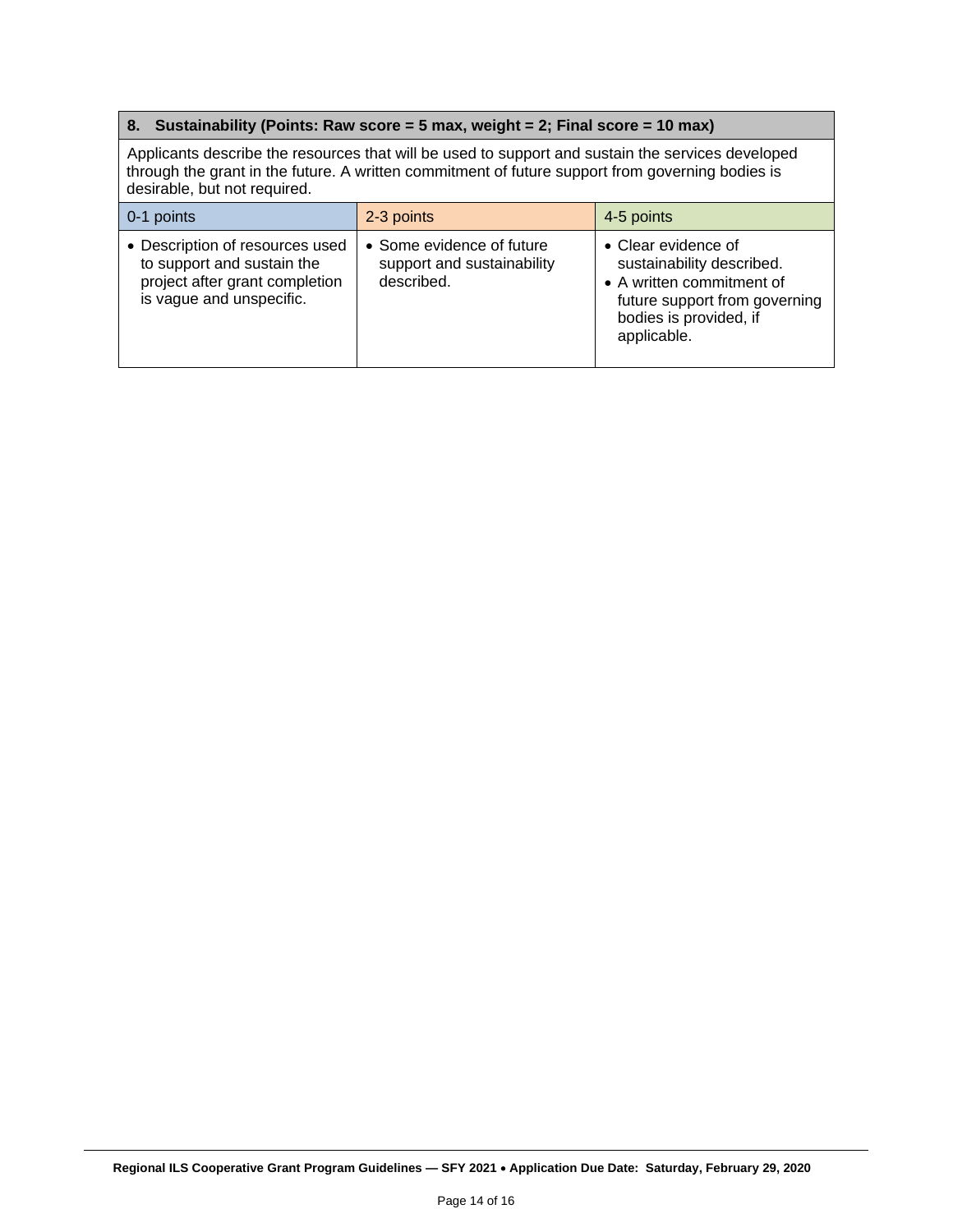## <span id="page-14-0"></span>**F. Award Administration Information**

#### **Notice of Award**

Applicants will be notified of the grant review panel's recommendations via e-mail. The notification will include the applicant rankings, panel recommendation, panel comments and scores relevant to respective applications, and protest procedures, which are also included in this notice.

The panel recommendations will be submitted to the Texas State Library and Archives Commission at its August meeting for consideration and approval. Once the awards have been approved, successful applicants will receive instructions on how to proceed and mandatory training required for all TSLAC competitive grant recipients.

#### **Protest Procedure — Texas State Library and Archives Commission, 13 TAC §2.55**

- (a) An aggrieved person who is not satisfied with a decision, procedure, or service received from the staff of the Texas State Library and Archives Commission or who is an actual or prospective bidder, grantee, or contractor aggrieved in connection with a solicitation, evaluation, or award may file a protest with the Director and Librarian in accordance with this rule.
- (b) A protest must be submitted to the Director and Librarian within 21 days after the person knows or should have known of the matter which is protested. The Director and Librarian has the discretion to allow a protest filed after 21 days if the protestant shows good cause for the late filing or if the protest raises an issue significant to the general policies and procedures of the commission.
- (c) The protestant shall mail or deliver a copy of the protest to all interested persons. The Director and Librarian will furnish a list of interested persons to a protestant. For protests of a competitive selection (bid, contract, or grant), interested persons shall include all persons who have submitted a bid, proposal, or application.
- (d) A protest must be in writing and identified as a protest under this section, and contain the following:
	- (1) A description of the protestant's interest in the matter
	- (2) The issue(s) to be resolved and remedy(s) requested
	- (3) The protestant's argument supporting the protest, including a statement of relevant facts and applicable law, specifying the statutes, rules, or other legal authority alleged to have been violated
	- (4) The protestant's affirmation that facts set forth in the protest are true
	- (5) A certification that a copy of the protest has been mailed or delivered to all interested persons
- (e) Upon receipt of a protest conforming to the requirements of this section, the commission shall not proceed with the solicitation, award, or contract until the protest is resolved, unless the Director and Librarian makes a written determination that delay would harm the substantial interests of the state.
- (f) The Director and Librarian has the authority to decide, settle, or resolve the protest and will make a written determination. The Director and Librarian may solicit written responses to the protest from other parties. The Director and Librarian shall inform the protesting party and other interested parties by letter of his determination, and how to appeal the determination to the commission.
- (g) An interested party may appeal the determination of the Director and Librarian. An appeal must be in writing and conform to paragraphs (1) - (3) of this subsection:
	- (1) The appeal must be received in the office of the Director and Librarian no later than 15 days after the date the determination is mailed to interested parties;
	- (2) A copy of the appeal must be mailed or delivered by the appealing party to all interested parties and contain a certification of mailing or delivery;
	- (3) The appealing party must state whether or not an opportunity is requested to make an oral presentation to the commission in open meeting.
- (h) The Director and Librarian shall refer the matter to the commission for their consideration at an open meeting.